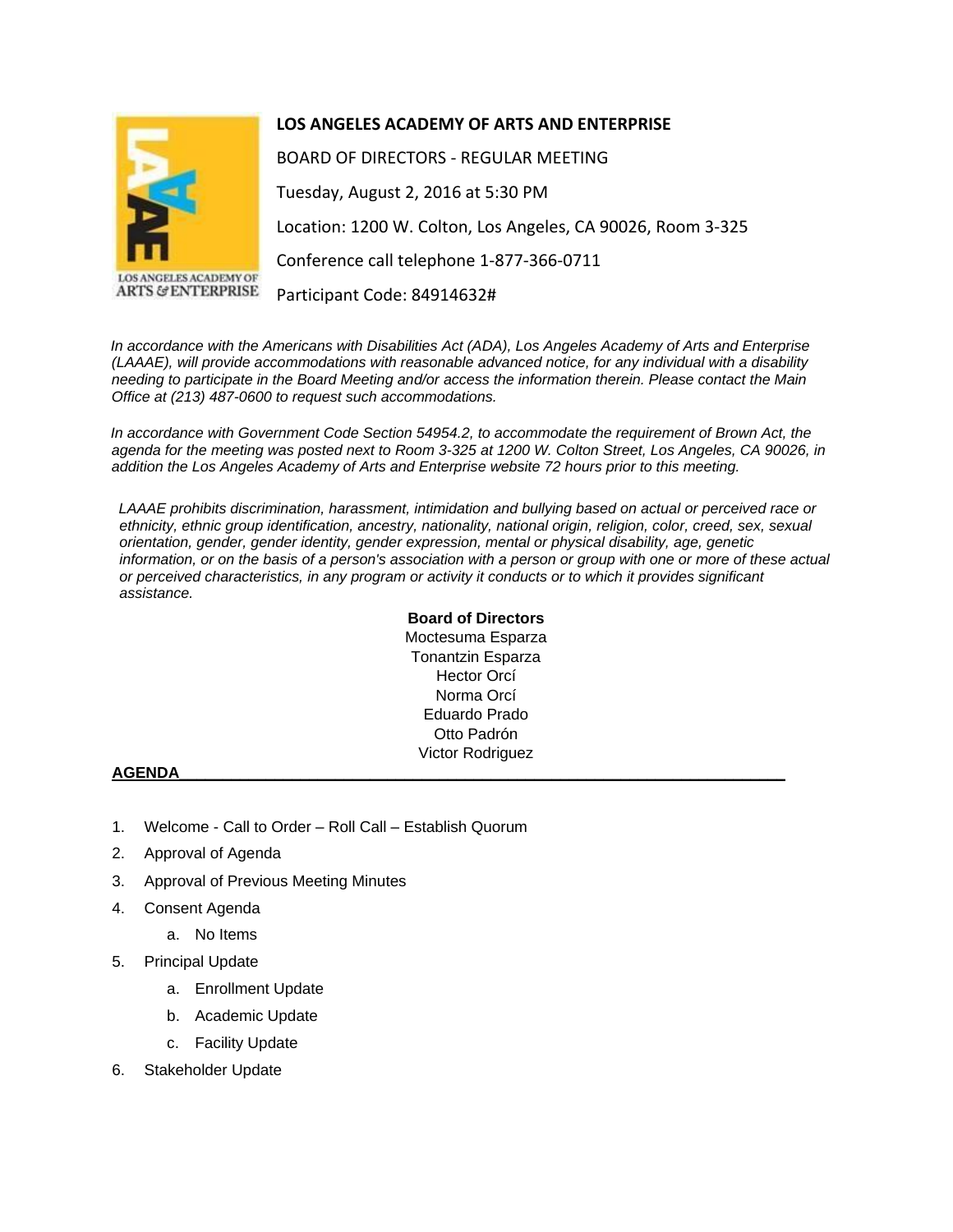- 7. Public Comment
- 8. Old Business
- 9. New Business
	- a. Review and Approve Financial Reports
		- i. Balance Sheet
		- ii. Income Statement
		- iii. Budget to Actuals
		- iv. Cash Flow
		- v. Check Register
		- vi. Unaudited Actuals
	- b. Resolution to Reauthorize and Modify Signatories at Pacific Western Bank
	- c. Resolution to Reauthorize and Modify Signatories at Wells Fargo
	- d. Approval to advance eligible teachers one step on the salary table
	- e. Authorization to Purchase Kitchen Equipment
	- f. Authorization to Purchase two Ford Transit Vans
	- g. Authorization to Purchase on-going public transit monthly passes for students
	- h. Ratification or Approval for curriculum purchases:
		- i. The College Board Spring Board (Math, English)
		- ii. Reading Plus (Reading)
		- iii. Accelerated (Math)
		- iv. NGSS McGraw Hill (Science)
		- v. Triumph (Reading, Math)
	- i. Determination of Corporate Officers for filing the Annual Statement of Information with the California Secretary of State
	- j. Resolution to Destroy Disposable Records
	- k. Resolution to Dispose Obsolete Equipment and Furniture
	- l. Reauthorization to continue using the following vendors:
		- i Charter Tech Services
		- ii. Law Office of Young, Minnie, & Corr LLP
		- iii. Whiteman, Osterman, & Hannon LLP
		- iv. Christy White Associates
		- v. hp Financial Services Leases (student mobile laptop lab)
		- vi. hp Financial Services Lease (faculty and staff laptops
		- vii. Time Warner Cable (E-Rate)
	- m. Ratification or Approval of Contract, Agreement, or Memorandum of Understanding for:
		- i. Didi Hirsch Mental Health Services